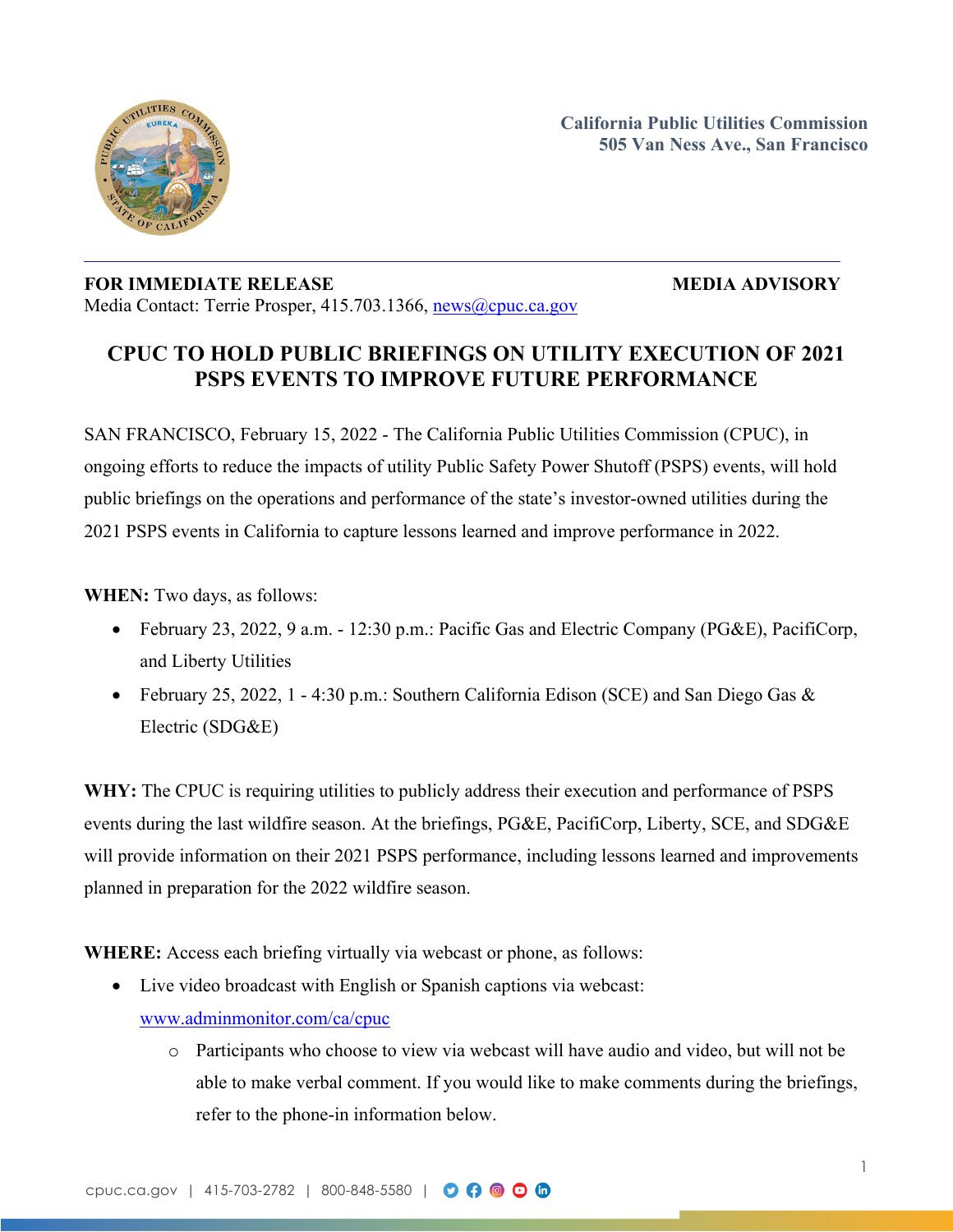- o For captions, after clicking on the name of the briefing, click the green button below the video for captions. Then select captions by clicking on the white icon next to the word "live" at the bottom of the video.
- o The briefings will be recorded and archived for future viewing.
- Phone (English): 800-857-1917, passcode: 7218384#
	- o Participants will have audio (in English) and will be able to make comments.

The most updated information related to the briefings, including an agenda, will be posted on [www.cpuc.ca.gov/psps.](http://www.cpuc.ca.gov/psps)

In response to Governor Gavin Newsom's directive concerning restrictions on public gatherings to protect customers and community members during COVID-19, the briefings will not have in-person attendance. Members of the public can view the briefings via the Internet, or listen and make comment by toll-free phone line. Those who would like to make public comment must participate by phone.

While a quorum of Commissioners and/or their staff may attend the remote access briefings, no official action will be taken on this matter.

If specialized accommodations are needed to attend, such as non-English or sign language interpreters, please contact the CPUC's Public Advisor's Office at [public.advisor@cpuc.ca.gov](mailto:public.advisor@cpuc.ca.gov) or toll free at 866-849-8390 at least three business days in advance of the briefings.

The CPUC regulates services and utilities, protects consumers, safeguards the environment, and assures Californians' access to safe and reliable utility infrastructure and services. For more information on the CPUC, please visit [www.cpuc.ca.gov](http://www.cpuc.ca.gov/).

###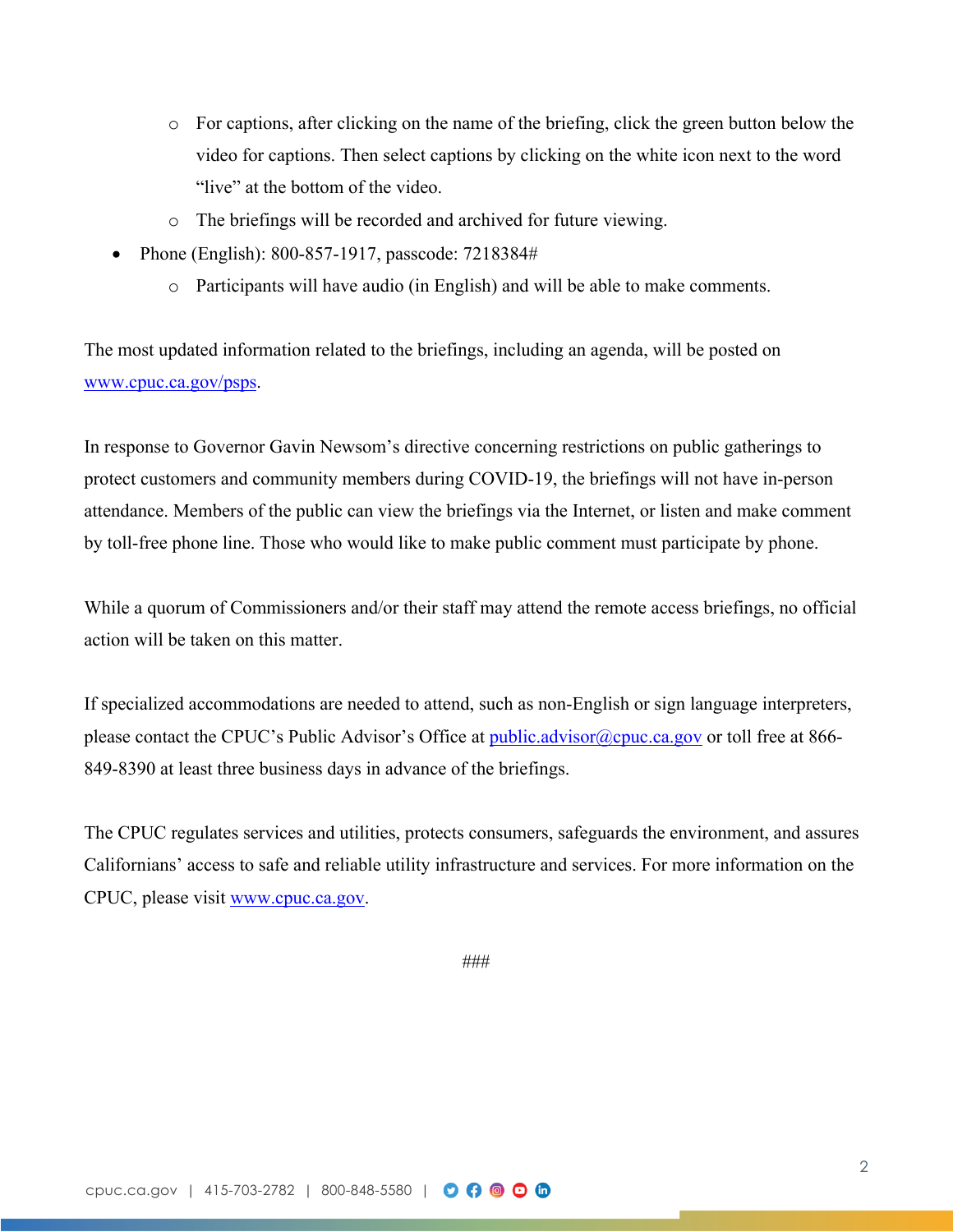## **Joint IOUs Workshop on 2021 Public Safety Power Shutoff Events** Day 1: February 23, 2022, 9 a.m. – 12:30 p.m. Day 2: February 25, 2022, 1 p.m. – 4:30 p.m. Webcast: [www.adminmonitor.com/ca/cpuc](http://www.adminmonitor.com/ca/cpuc) Public Comment (English): 1-800-857-1917 passcode: 7218384#

### **DRAFT AGENDA**

### **Day 1: February 23, 2022**

| $9 - 9:15$ a.m.            | <b>Opening Remarks</b>                                                                                                                                                                                                                             |
|----------------------------|----------------------------------------------------------------------------------------------------------------------------------------------------------------------------------------------------------------------------------------------------|
|                            | • CPUC Commissioner                                                                                                                                                                                                                                |
|                            | <b>CAL FIRE Representative</b>                                                                                                                                                                                                                     |
|                            | Office of Energy Infrastructure Safety (Energy Safety)<br>Representative                                                                                                                                                                           |
| $9:15 - 10:15$ a.m.        | PG&E Presentation and Questions from Dais: 2021 Performance and<br>Lessons Learned for 2022 Wildfire Season                                                                                                                                        |
| $10:15 - 10:45$ a.m.       | PacifiCorp Presentation and Questions from Dais: 2021 Performance and<br>Lessons Learned for 2022 Wildfire Season                                                                                                                                  |
| $10:45 - 11:15$ a.m.       | Liberty Utilities Presentation and Questions from Dais: 2021 Performance<br>and Lessons Learned for 2022 Wildfire Season                                                                                                                           |
| $11:15$ a.m. $-12:15$ p.m. | Public Comments*                                                                                                                                                                                                                                   |
|                            | *Any member of the public may make public comments including parties to<br>the proceeding. Comments may not address issues pertaining to PSPS<br>events that are subject to and within the scope of an open Commission<br>adjudicatory proceeding. |
| $12:15 - 12:30$ p.m.       | <b>Closing Remarks</b>                                                                                                                                                                                                                             |
|                            | <b>CPUC Commissioner</b>                                                                                                                                                                                                                           |
|                            | <b>CAL FIRE Representative</b>                                                                                                                                                                                                                     |
|                            | <b>Energy Safety Representative</b>                                                                                                                                                                                                                |
| Day 2: February 25, 2022   |                                                                                                                                                                                                                                                    |
| $1 - 1:15$ p.m.            | <b>Opening Remarks</b>                                                                                                                                                                                                                             |
|                            | <b>CPUC Commissioner</b>                                                                                                                                                                                                                           |
|                            | <b>CAL FIRE Representative</b>                                                                                                                                                                                                                     |
|                            | <b>Energy Safety Representative</b><br>$\bullet$                                                                                                                                                                                                   |
| $1:15 - 2:15$ p.m.         | SCE Presentation and Questions from Dais: 2021 Performance and Lessons<br>Learned for 2022 Wildfire Season                                                                                                                                         |
| $215 - 3:15$ p.m.          | SDG&E Presentation and Questions from Dais: 2021 Performance and<br>Lessons Learned for 2022 Wildfire Season                                                                                                                                       |
| $3:15 - 4:15$ p.m.         | Public Comments*                                                                                                                                                                                                                                   |
|                            |                                                                                                                                                                                                                                                    |